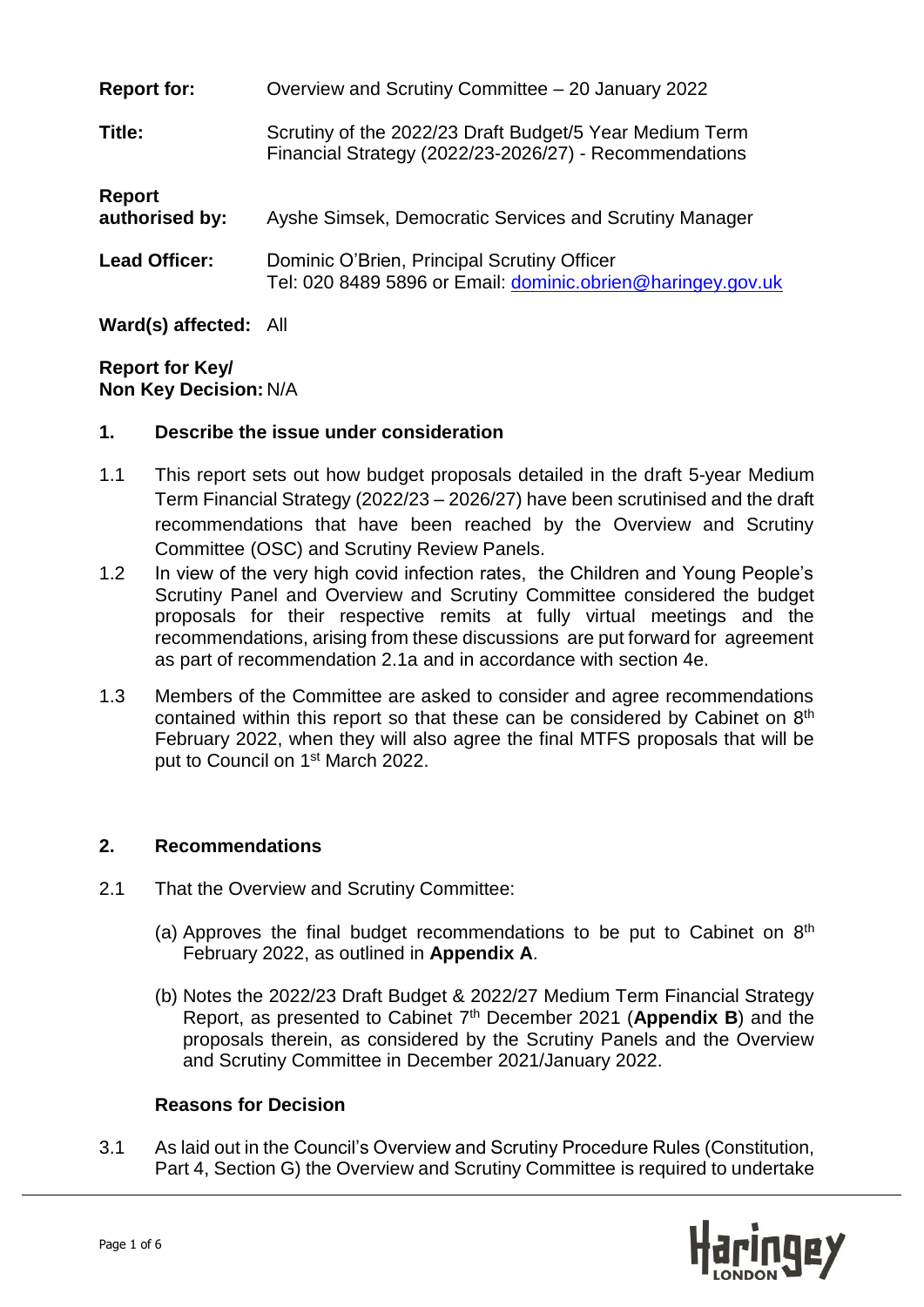scrutiny of the Council's budget through a Budget Scrutiny process. The procedure by which this operates is detailed in the Protocol covering the Overview and Scrutiny Committee.

### **3. Alternative Options Considered**

N/A

### **4. Budget Scrutiny Process**

- 4.1 The Overview and Scrutiny Protocol lays out the process for Budget Scrutiny. This includes the following points:
	- a. The budget shall be scrutinised by each Scrutiny Review Panel, in their respective areas. Their reports shall go to the OSC for approval. The areas of the budget which are not covered by the Scrutiny Review Panels shall be considered by the main OSC.
	- b. A lead OSC member from the largest opposition group shall be responsible for the co-ordination of the Budget Scrutiny process and recommendations made by respective Scrutiny Review Panels relating to the budget.
	- c. Overseen by the lead member referred to above, each Scrutiny Review Panel shall hold a meeting following the release of the December Cabinet report on the new Medium Term Financial Strategy. Each Panel shall consider the proposals in this report, for their respective areas. The Scrutiny Review Panels may request that Cabinet Members and/or Senior Officers attend these meetings to answer questions.
	- d. Each Scrutiny Review Panel shall submit their final budget scrutiny report to the OSC meeting in January containing their recommendations/proposal in respect of the budget for ratification by the OSC.
	- e. The recommendations from the Budget Scrutiny process, ratified by the OSC, shall be fed back to Cabinet. As part of the budget setting process, the Cabinet will clearly set out its response to the recommendations/ proposals made by the OSC in relation to the budget.

### **5. Budget Scrutiny to Date**

- 5.1 Following consideration by Cabinet, the four Scrutiny Panels met in December 2021/January 2022 to scrutinise the draft budget proposals that fall within their portfolio areas. In addition, the Overview and Scrutiny Committee is scheduled to meet on 13 January 2022 to consider proposals relating to Your Council.
- 5.2 Cabinet Members, senior service officers and finance leads were in attendance at each meeting to present proposals and to respond to questions from members. A list of draft recommendations arising from the meetings referred to above, is provided at Appendix A. The detailed report on the MTFS that was submitted to

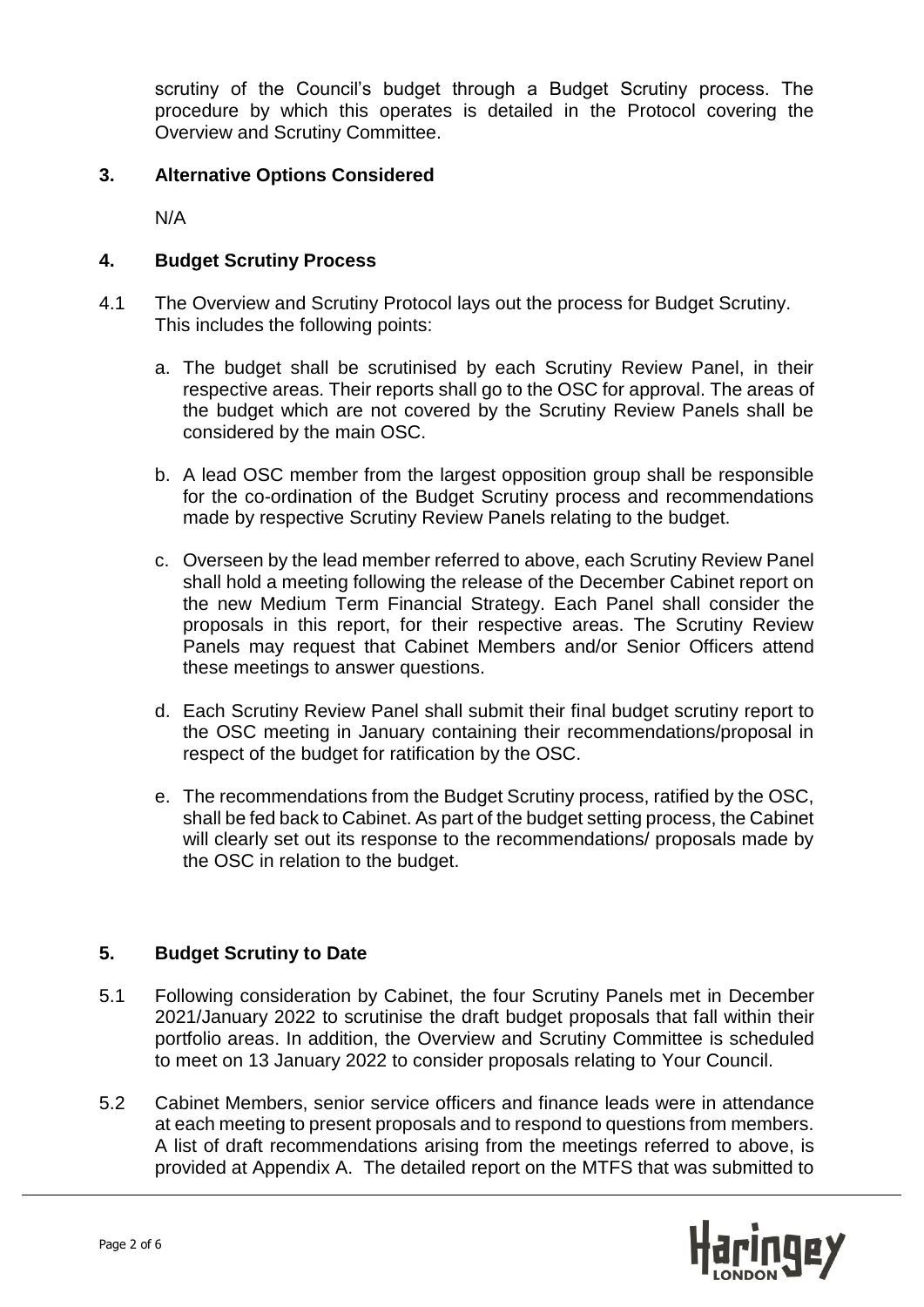Cabinet on 7 December 2021 is attached as Appendix B. A link to further detail on the individual revenue growth proposals in included at the end of this report.

### Extract from report to the budget scrutiny panels

- 5.3 The report provided from finance officers to the Panels and the Committee summarised the approach to the draft budget and 5-year MTFS as follows:
- 5.4 "The approach taken to the financial planning process has been markedly different this year, planned to lead to what is now a very different kind of budget being proposed. We have been clear from the onset that we need to continue our council change agenda, particularly in light of the ongoing effects of the Covid-crisis and change in needs that that has brought about. We have also recognised that this type of change is difficult and takes time, and that the Council-wide huge exercise that is now starting to consider how the new four year borough plan should be framed will provide the essential new plan for that change. Our 2022/23 budget strategy also allows us to better focus on the delivery of the next year of our already agreed savings strategy, which in itself represents £12m.
- 5.5 Our strategy therefore has been to look to align fundamental future budget decisions with knowledge of our fundamental future funding position, in the context of that new borough plan, which means that next year's MTFS will be pivotal in this. We have also gone into this budget round knowing that the Council as part of its outturn for 20/21 was able to assign £10m into the Strategic Budget Planning reserve, in anticipation of the timescales that would be associated with such future change.
- 5.6 This planned approach to our multiyear financial planning, coupled with a short term improvements in the assumable level of government grant funding, allows a draft budget for next year which addresses essential budget growth requirements totalling of £11.8 in 2022/23 across most parts of the organisation, over and above that already assumed in the existing MTFS. This strategy does require a short-term use of balances in the 22/23 financial year to make this possible. This considered use of one-off funding will enable the Council to have more time and space to determine the new programme of change required to address the structural c. £20m gap in the medium term, which will align with the launch of the Council's new Borough plan.
- 5.7 The revenue growth within this budget will address, not just the pressures in our main demand led services (Adults, Children's and temporary accommodation), but also bolster budgets where necessary to ensure that we are a sustainable, stronger and fit for purpose organisation in the best position to tackle the sizeable change required to meet the structural funding gap in the medium term. The priorities that have framed this budget are:
	- Ensuring that we can meet the growing need of our most vulnerable residents – through substantial additional investment in children's and adult's services; and in resources for the provision of temporary accommodation and with our partners investing in earlier intervention and early years.
	- Enhances support for women and girls impacted by domestic abuse and other forms of violence

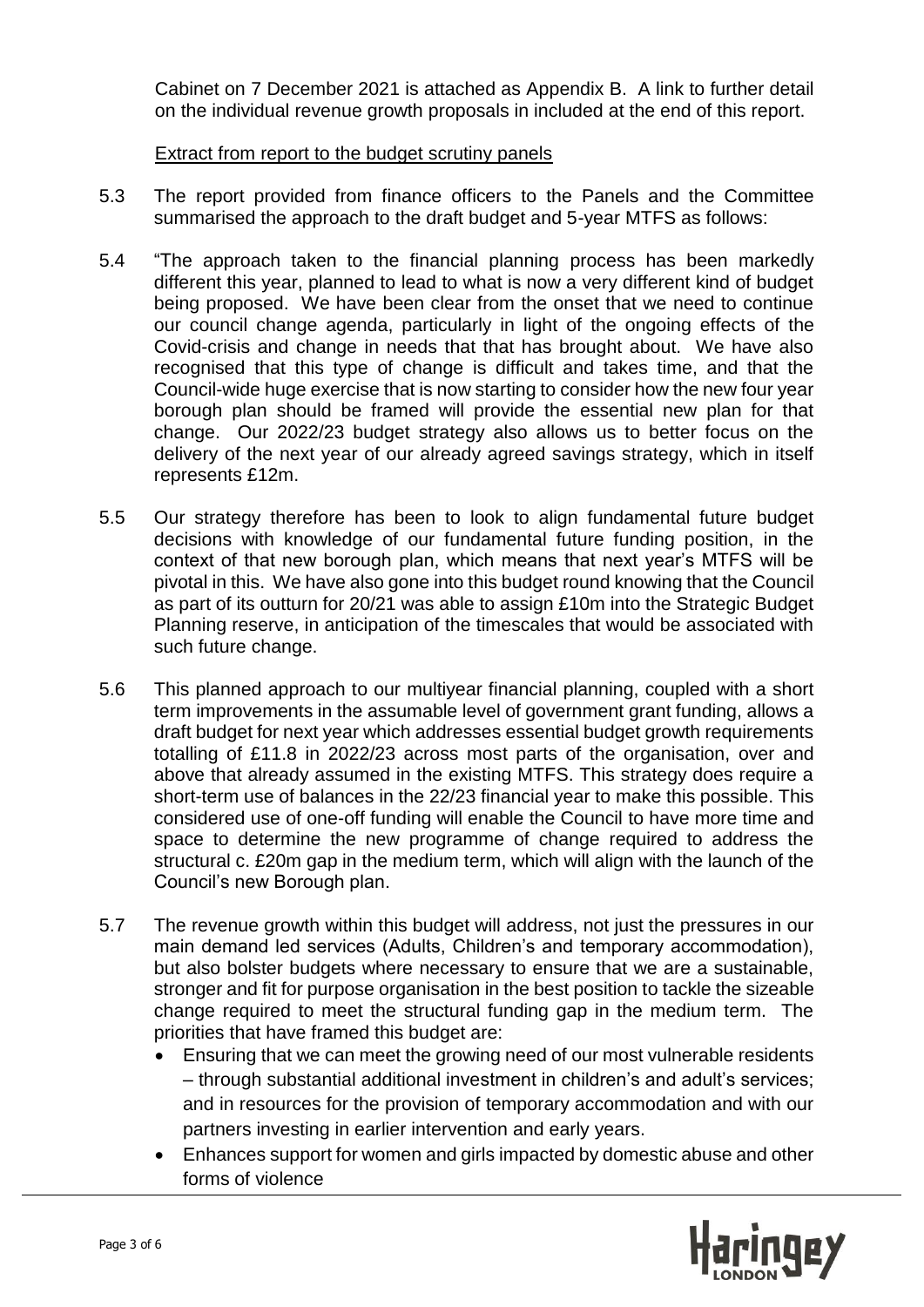- Supports our ambitious plan to play our part in tackling the climate emergency
- Invests where necessary to ensure we are a sustainable and fit for purpose organisation able to deliver the high-quality services our residents, businesses and partners expect, with co-production running through everything we do
- Invests for the long term in our public realm including roads, pavements and parks; our schools and young people's services; and our Civic Centre.
- 5.8 The Spending Review announcements in late October (SR21) provided some level of financial improvement to this and other authorities for next year's budget however, beyond 2022/23 the majority of funding remains cash flat. This means that for 2023/24 and 2024/25, increasing their Council Tax level is the only means by which local authorities, including this council, can generate more corporate funding to protect services and respond to demand led growth. This draft Budget therefore includes an assumption of additional income from a general Council Tax increase of 1.99% (the threshold set by government is 2%) and a further Adults Social Care Precept of 1% (the maximum allowed by Government), which give a total Haringey Council Tax charge increase of 2.99% for 2022/23, with the same assumptions built into the draft MTFS for the following two years for modelling purposes. This proposed increase for 2022/23 forms part of the budget consultation."

## **6. Next Steps**

| <b>Date</b>        | <b>Meeting</b>                     | <b>Comments</b>                                                                                               |
|--------------------|------------------------------------|---------------------------------------------------------------------------------------------------------------|
| 20 January<br>2022 | Overview and Scrutiny<br>Committee | Recommendations agreed and<br>formally referred to Cabinet                                                    |
| 8 February<br>2022 | Cabinet                            | Cabinet will set out its response to<br>recommendations made by the<br><b>Overview and Scrutiny Committee</b> |
| 1 March<br>2022    | <b>Full Council</b>                | Final budget setting                                                                                          |

6.1 The table below sets out the remaining steps in the budget scrutiny process:

# **7. Contribution to Strategic Outcomes**

7.1 The budget scrutiny process has contributed to each of strategic outcomes relating arising from the Borough Plan 2019-23.

# **8. Statutory Officers Comments**

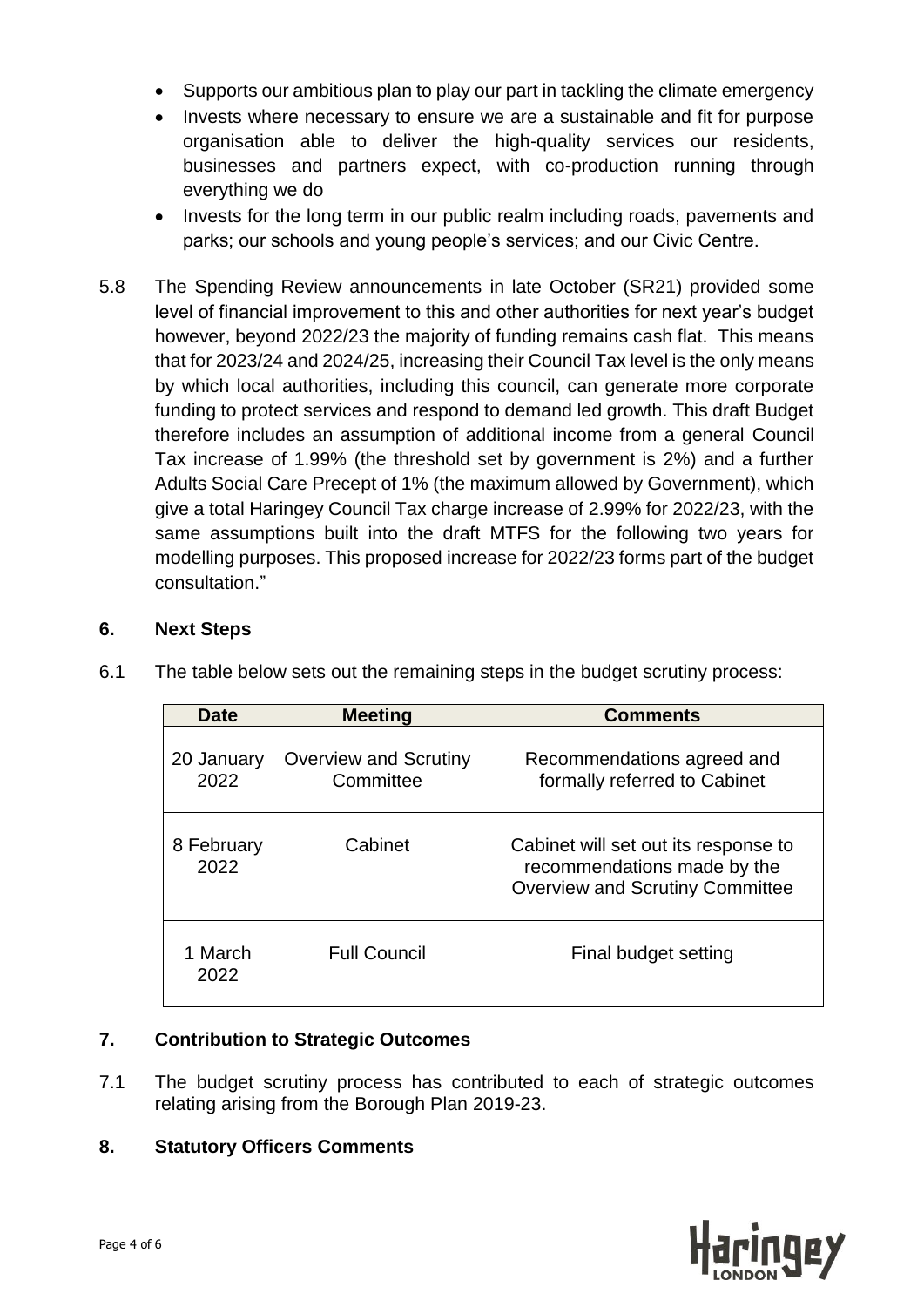### **Finance**

- 8.1 The Chief Finance Officer has been consulted on this report and acknowledges the importance of budget scrutiny in preparing and subsequently approving the Council's Medium Term Financial Strategy (MTFS).
- 8.2 There are no specific financial implications as a result of the scrutiny process but there may be an impact on the overall Council budget if recommendations are made for change. Any such implications would be considered as part of February's Cabinet MTFS report.

### **Legal**

8.3 There are no immediate legal implications arising from this report. The Overview and Scrutiny Committee is exercising its budget scrutiny function. This is part of the constitutional arrangements for setting the Council's budget, as laid out in Part 4, Section G of the Haringey Constitution.

### **Equality**

- 8.4 The Council has a Public Sector Equality Duty under the Equality Act (2010) to have due regard to the need to:
	- Eliminate discrimination, harassment and victimisation and any other conduct prohibited under the Act;
	- Advance equality of opportunity between people who share those protected characteristics and people who do not;
	- Foster good relations between people who share those characteristics and people who do not.
- 8.5 The three parts of the duty applies to the following protected characteristics: age; disability; gender reassignment; pregnancy/maternity; race; religion/faith; sex and sexual orientation. In addition, marriage and civil partnership status applies to the first part of the duty.
- 8.6 The proposals in the draft Medium Term Financial Strategy are currently at a high level and will be developed further as service changes and policy changes are progressed. Equality impact assessments will be developed as part of this process.
- 8.7 The Committee should ensure it addresses these equality duties by considering them within its work. This should include considering and clearly stating;
	- How specific savings / policy issues impact on different groups within the community, particularly those that share the nine protected characteristics;
	- Whether the impact on particular groups is fair and proportionate;